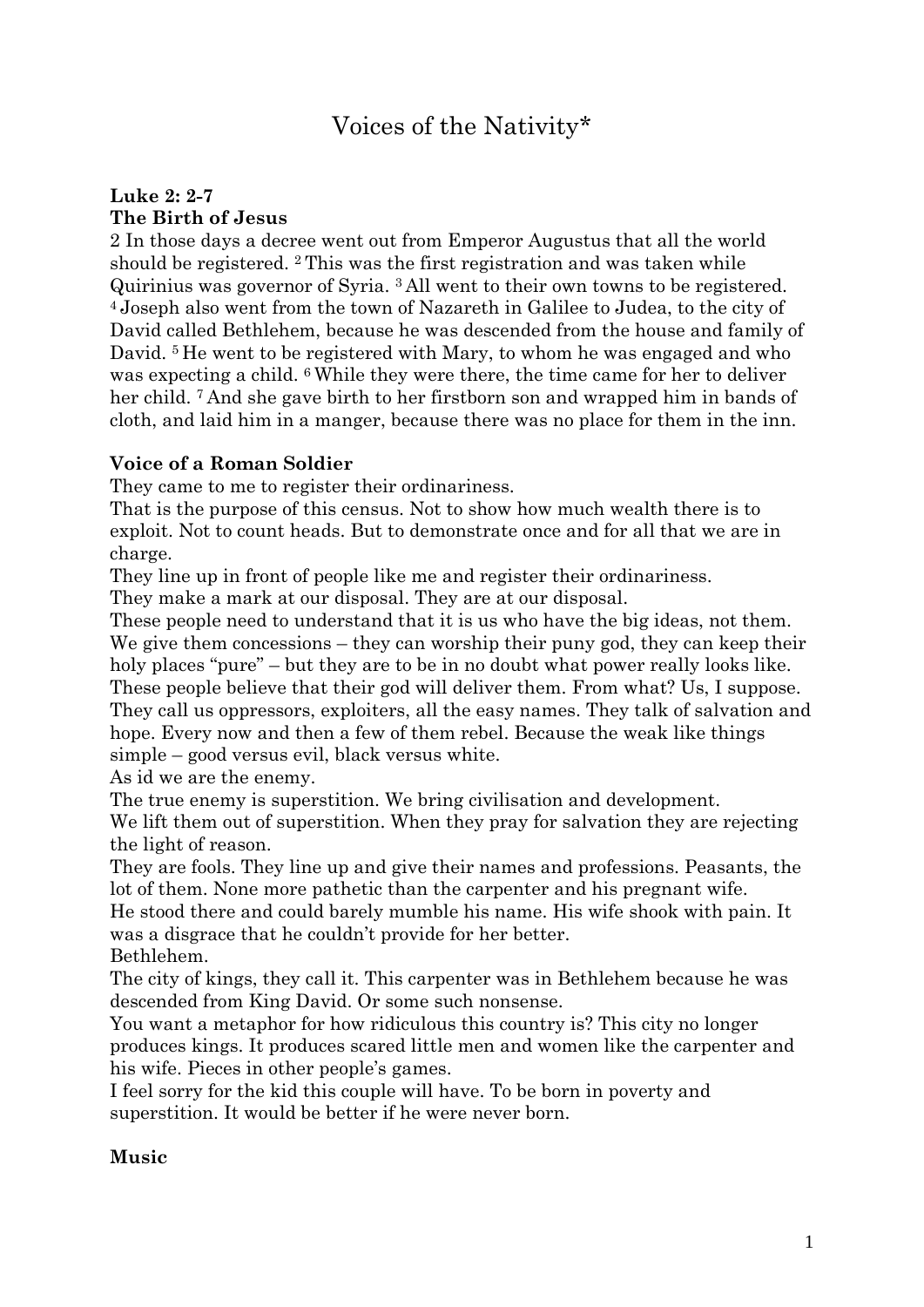## **Voice of a Villager**

Hospitality.

It is part of our faith. We are supposed to be hosts as God is host – to welcome strangers as God welcomes the stranger in the land.

As if it were that simple. A Roman told me once that in his language "hospitality" comes from the same root as both enemy and guest.

Now that makes sense. Because there is nothing pure about hospitality. Someone always wants something. Can anything be freely given? Freely received?

I don't know why I ignored my instinct when the couple knocked on my door. There'd been dozens of them. All day, every day, for a week.

Forced to travel for the sake of a census.

I was sympathetic of course. The regime was making ridiculous demands on decent people. But I had nothing. I had barely enough for my own family.

I'd told most of these refugees to head t the camp at the edge of town. The conditions were terrible, but it was the best we could offer. Our community was overwhelmed.

It was late and when I heard the knock it was all I could do not to tell them just to clear off. Though not so politely. But they kept knocking. Demanding hospitality I thought. I thought of what my Roman friend had said about hospitality.

I went and answered and in I was.

"Sorry, we have got no room, blah…" The couple simply stood there and waited for me to finish.

They were so exhausted. The man desperate. The woman – well the girl – breathless. She was in pain.

I thought she was hurt. Then I saw she was extremely pregnant.

The man said, "Please."

I was angry. I felt manipulated. Couldn't they see I had nothing? Couldn't they get it that I'd had people like them banging on my door all day for a week? They stared at me.

"I can't help. Sorry," I said.

"My wife," the man said, pointing at her belly.

I was sick of sob stories. I began to shut the door.

"Wait." It was the girl. It was the shock of hearing a female voice that stopped me. The women don't usually speak.

"Please," she said. "For the baby. Somewhere dry. For when it comes."

I looked at her. She was a kid, but she was tough. She had nothing left except a determination to get the baby born.

I stared at her.

Nodded.

I showed them to a shelter out back. It was adequate. It was dry.

"You have blessed God," the girl said. "When he comes, he will bless you."

# **Music**

# **Voice of Mary**

I wish I could stop it all here. Just now. Where it is only Joseph and the baby and me.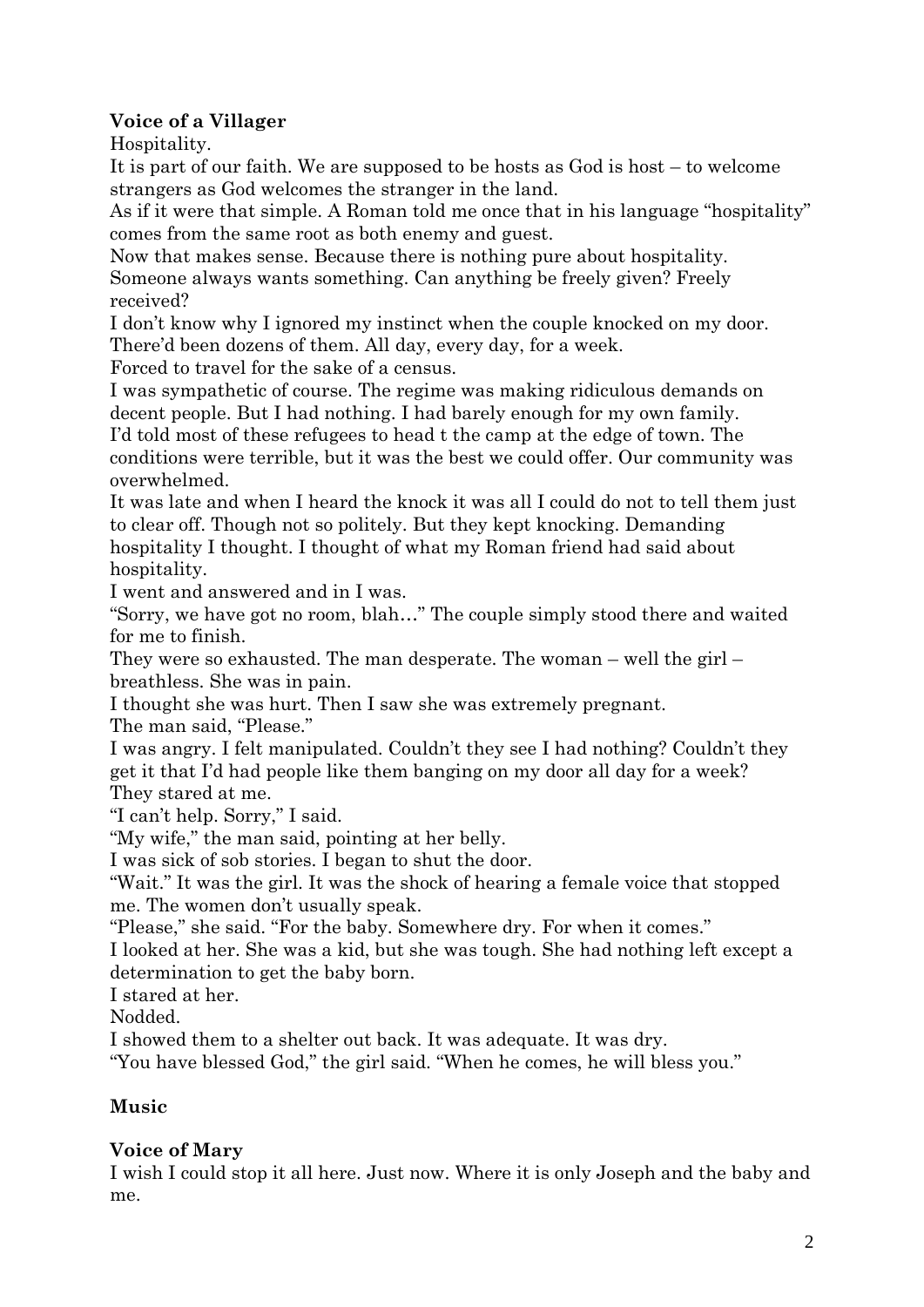I wish I could stop it all here. Now that the pain is gone and the baby is out of me and I have him in my arms asleep. All of us shattered.

Joseph keeps smiling and weeping. I doze – dreaming I am holding a child – and I wake to find I am.

I wish I could stop it all here. Just hold the world back. To simply enjoy knowing this child is ours. Is mine. That he is special as he is.

If I didn't believe what I'd been promised, it wouldn't make any difference. I'd still say this child is God. As much as any child is God.

I don't care what he is going to become. I don't care if he is a god or not. I just care that he is here with us. He's made it. He is safe. And he is ours.

# **Music**

## **Voice of Joseph**

It is stupid, but I hadn't thought he'd be so light. I can fit him in the palms of my hands. If I couldn't see him, I'd barely believe he was there.

My son. That is what Mary says I should call him. My son.

And from the moment he appeared, as he screamed in his tiny voice, I knew he was.

What's happened is too big for me. For my world. Mary talks of God and miracles. Mary says this little one will save us all.

He's already done that for me.

I could have turned my back and let Mary go when she told me she was pregnant. No one would have blamed me. They would have said it was what she deserved. She would have fallen so far.

I am still not sure what I believe. But I believe in Mary. And I believe in this child.

He is so helpless. He is so beautiful. Is this what it is like to hold god in your hands?

# **Music**

### **Luke 2: 8-20**

### **The Shepherds and the Angels**

<sup>8</sup> In that region there were shepherds living in the fields, keeping watch over their flock by night. <sup>9</sup> Then an angel of the Lord stood before them, and the glory of the Lord shone around them, and they were terrified. <sup>10</sup> But the angel said to them, "Do not be afraid; for see—I am bringing you good news of great joy for all the people: <sup>11</sup> to you is born this day in the city of David a Savior, who is the Messiah, the Lord. <sup>12</sup> This will be a sign for you: you will find a child wrapped in bands of cloth and lying in a manger." <sup>13</sup> And suddenly there was with the angel a multitude of the heavenly host, praising God and saying,

<sup>14</sup> "Glory to God in the highest heaven,

and on earth peace!"

<sup>15</sup> When the angels had left them and gone into heaven, the shepherds said to one another, "Let us go now to Bethlehem and see this thing that has taken place, which the Lord has made known to us." <sup>16</sup> So they went with haste and found Mary and Joseph, and the child lying in the manger. <sup>17</sup> When they saw this, they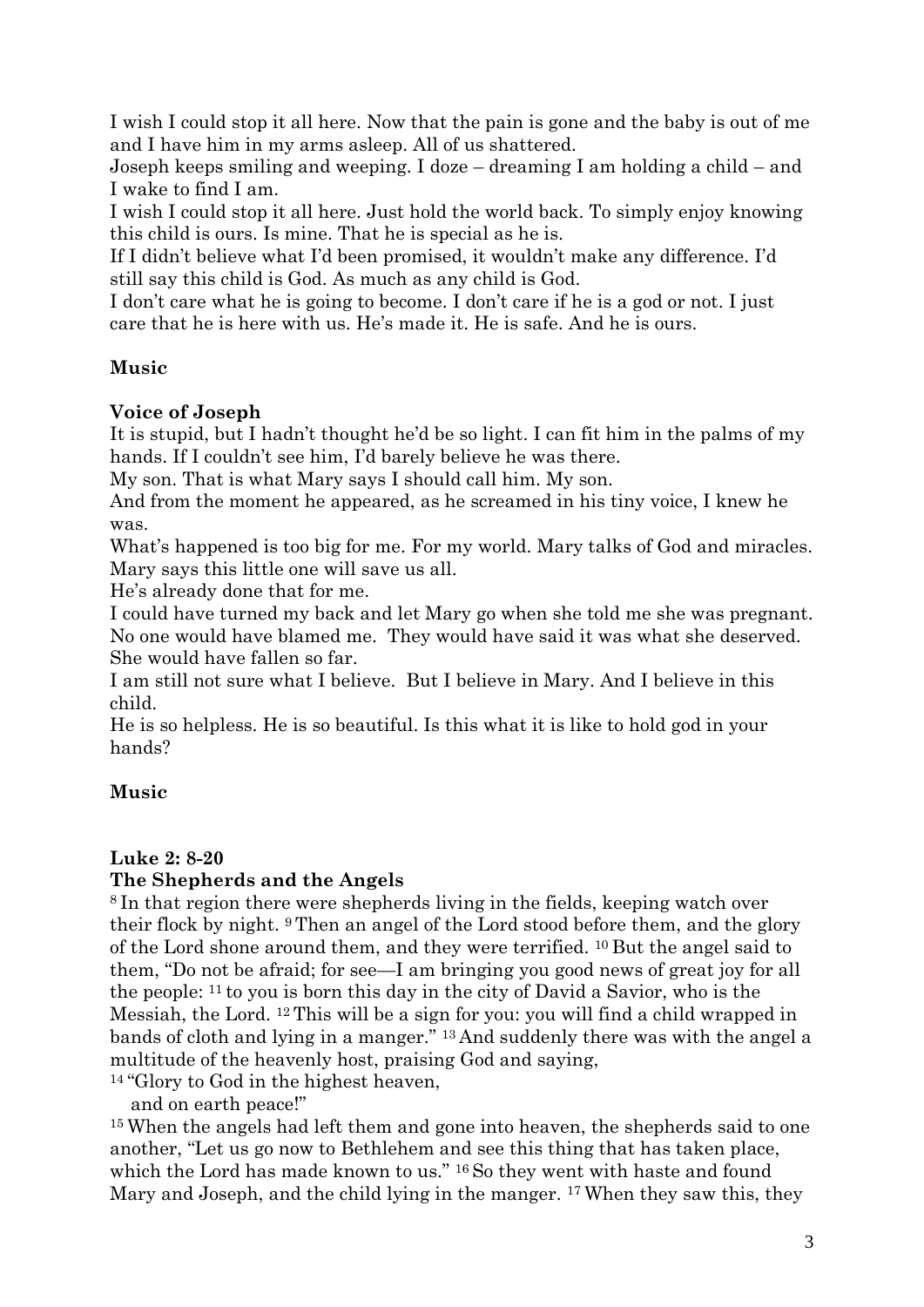made known what had been told them about this child; <sup>18</sup> and all who heard it were amazed at what the shepherds told them. <sup>19</sup> But Mary treasured all these words and pondered them in her heart. <sup>20</sup> The shepherds returned, glorifying and praising God for all they had heard and seen, as it had been told them.

## **Voice of an Angel**

People are unpredictable. One day you are fed honey cakes. Another you are wrestled to the ground and expected to pronounce a blessing.

I thought I I'd have to threaten this lot – this gang of filthy men and women who live in the wilderness and spend far too much time alone with animals. A rough lot, who attack first and ask questions later.

I thought I'd have to show them magic tricks. Lights in the sky. A heavenly choir. I thought I might need to take a sword to one of their throats.

Instead they were intrigued. I saw them delight in my appearance.

There is a reason shepherds have always been closely associated with God and the kingdom. They live on the edges and in the lonely places.

They understand how it is for god. They know god is most at home away from the palaces and the glory. They know that God is at work in the dark and the dark is dazzling and beautiful.

They saw me and they knew that I was gloriously strange. They knew that God had come to be with them.

After that it was easy. No need for magic. No need for heavenly choirs. I strode up to their leader – an old woman with hardly any teeth – and pointed out the way. She nodded. As if in that moment she was in touch with the shepherds of old who'd spent long nights in conversation with angels.

She smiled her toothless grin and said, "So this is it, then? The poor shall see god and God will see them?"

I nodded. She placed a hand in mine and said, "Lead on."

### **Music**

### **Voice of a Shepherd**

We had no business being here. Our place is out in the hills and the wilderness. Or guarding the sheepfold.

The glora we know is seen in clear night skies, the stars uncountable. The goodness we know is in a job well done.

It gets cold out on the hills. And every one sees strange things. In the dark a bush becomes a wolf.

But I have never seen the stars become angels before.

But we have seen another glory too.

We know we are not always loved, us shepherds. Some say we're not respectable. Others think we are the symbol of god's love. No one ever quite sees us for what we are: women and men trying to do a difficult job, wanting a bit of respect. But that's the glory of what we have seen.

Not the glory of a sky turned to song. Not the glory of the kings and queens of old. Not even the glory told in the scriptures.

We saw a child.

And the child saw us.